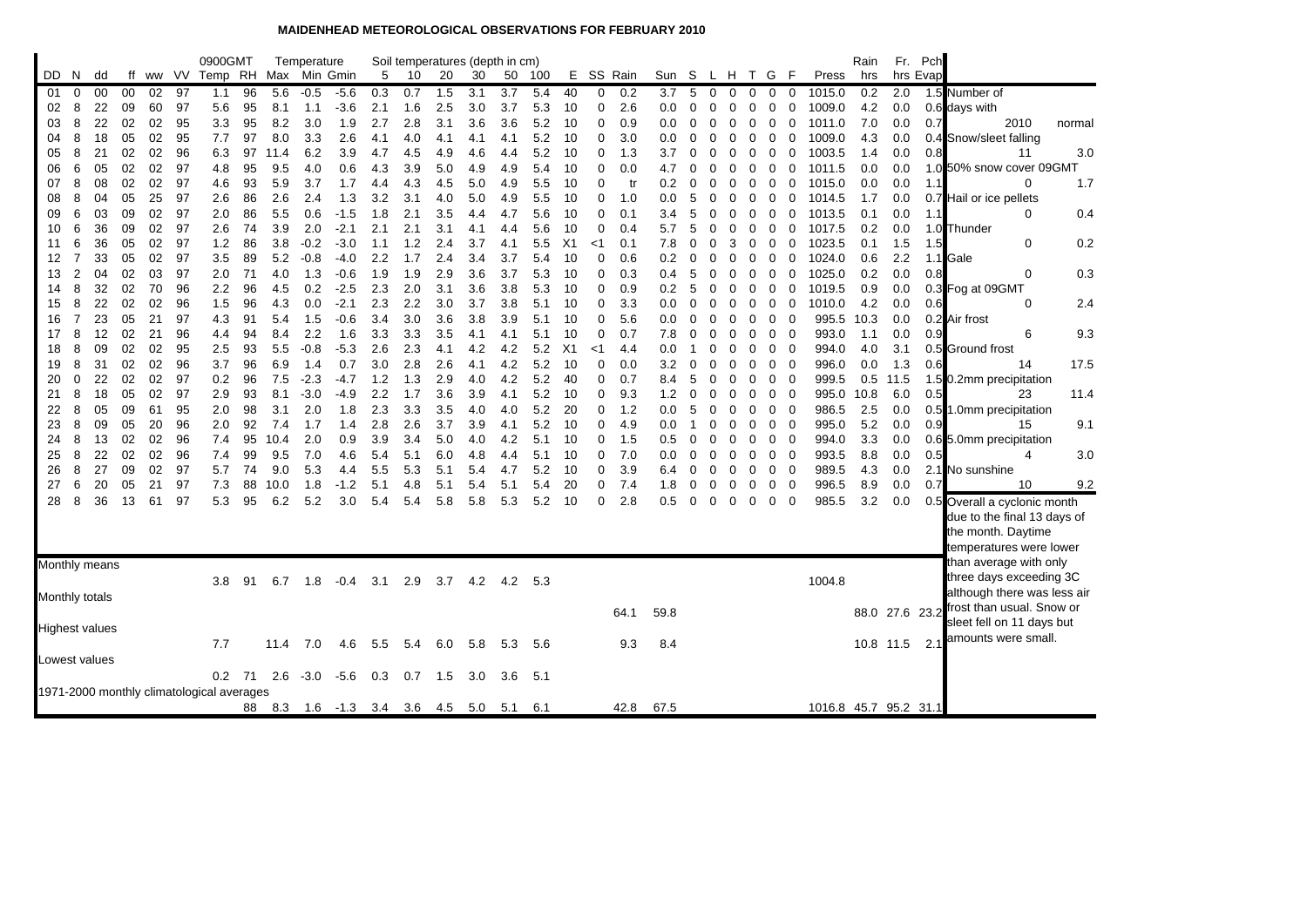DD: date

| 07GMT observations                                                                                      |                      |
|---------------------------------------------------------------------------------------------------------|----------------------|
| cloud cover (oktas, 9=obscured)<br>wind direction (degrees/10)<br>N<br>dd                               |                      |
| wind speed (knots)<br>ff                                                                                |                      |
| ww present weather code                                                                                 |                      |
| cloud decreasing<br>slight drizzle<br>$\mathbf{1}$<br>50                                                |                      |
| sky not changing<br>intermittent slight rain<br>$\overline{2}$<br>60                                    |                      |
| cloud increasing<br>continuous slight rain<br>3<br>61                                                   |                      |
| 21<br>continuous slight snow<br>recent rain<br>71                                                       |                      |
| 25 recent rain shower<br>95<br>light thunderstorm                                                       |                      |
| VV visibility (00-50 metres/100, 94 very poor, 95 poor, 96 moderate, 97 good)                           |                      |
| Soil temperatures are for 0700GMT beneath bare soil (5, 10, 20cm) or grass (30, 50, 100cm)              |                      |
| 09GMT observations                                                                                      |                      |
| temperature (degC)<br><b>RH</b><br>relative humidity (%)<br>Temp                                        |                      |
| state of ground (X0 hail, X1 to X9 snow lying, 10 moist, 20 wet, 40 frozen)<br>Е.                       |                      |
| SS snow depth (cm)                                                                                      |                      |
| air pressure (mb)<br>Press                                                                              |                      |
| 24 hour readings                                                                                        |                      |
| maximum temperature (degC) beginning 09GMT<br>minimum temperature (degC) ending 09GMT<br>Max<br>Min     |                      |
| grass minimum temperature (degC) ending 09GMT<br>precipitation beginning 09GMT<br>Rain<br>Gmin          |                      |
| hours of rainfall (>0.1mm/h) 09-09GMT<br>sunshine (hours) sunrise-sunset<br>Sun<br>Rain hrs             |                      |
| Fr. Hrs<br>hours of air frost (00-24GMT)<br>Piche evaporation (ml) beginning 09GMT<br>Pch Evap          |                      |
| Days with                                                                                               |                      |
| hail or ice pellets<br>S<br>snow(5) or sleet(1) falling<br>H<br>50% snow cover at 09GMT<br>L            |                      |
|                                                                                                         |                      |
|                                                                                                         |                      |
| thunder heard<br>$\mathsf F$<br>fog at 09GMT<br>T<br>G<br>gale                                          |                      |
| This information (and data for earlier months) is also available at<br>http://www.met.rdg.ac.uk/~brugge |                      |
|                                                                                                         |                      |
| Mean sea level pressure, 0900GMT                                                                        |                      |
| Daily soil temperatures, 0700GMT                                                                        |                      |
|                                                                                                         |                      |
| 1030.0<br>6.0                                                                                           |                      |
|                                                                                                         |                      |
| 1025.0<br>5.5                                                                                           |                      |
| 1020.0                                                                                                  |                      |
| 5.0                                                                                                     |                      |
| 1015.0<br>ပ                                                                                             |                      |
| 4.5                                                                                                     |                      |
| $\frac{a}{E}$ 1010.0<br>4.0                                                                             |                      |
| 1005.0                                                                                                  |                      |
| 3.5                                                                                                     |                      |
| Temperature,<br>Pressure,<br>1000.0                                                                     |                      |
| 3.0<br>995.0                                                                                            |                      |
|                                                                                                         |                      |
| 2.5<br>990.0                                                                                            |                      |
|                                                                                                         |                      |
| 2.0<br>985.0                                                                                            |                      |
| 3<br>5<br>19<br>21<br>23<br>25<br>27<br>7<br>9<br>11<br>13<br>15<br>17<br>-1<br>980.0                   |                      |
| Date<br>3<br>5<br>9<br>13<br>15<br>19<br>1<br>7<br>11<br>17                                             | 21<br>23<br>25<br>27 |
| <b>Date</b><br>30cm depth 100cm depth                                                                   |                      |